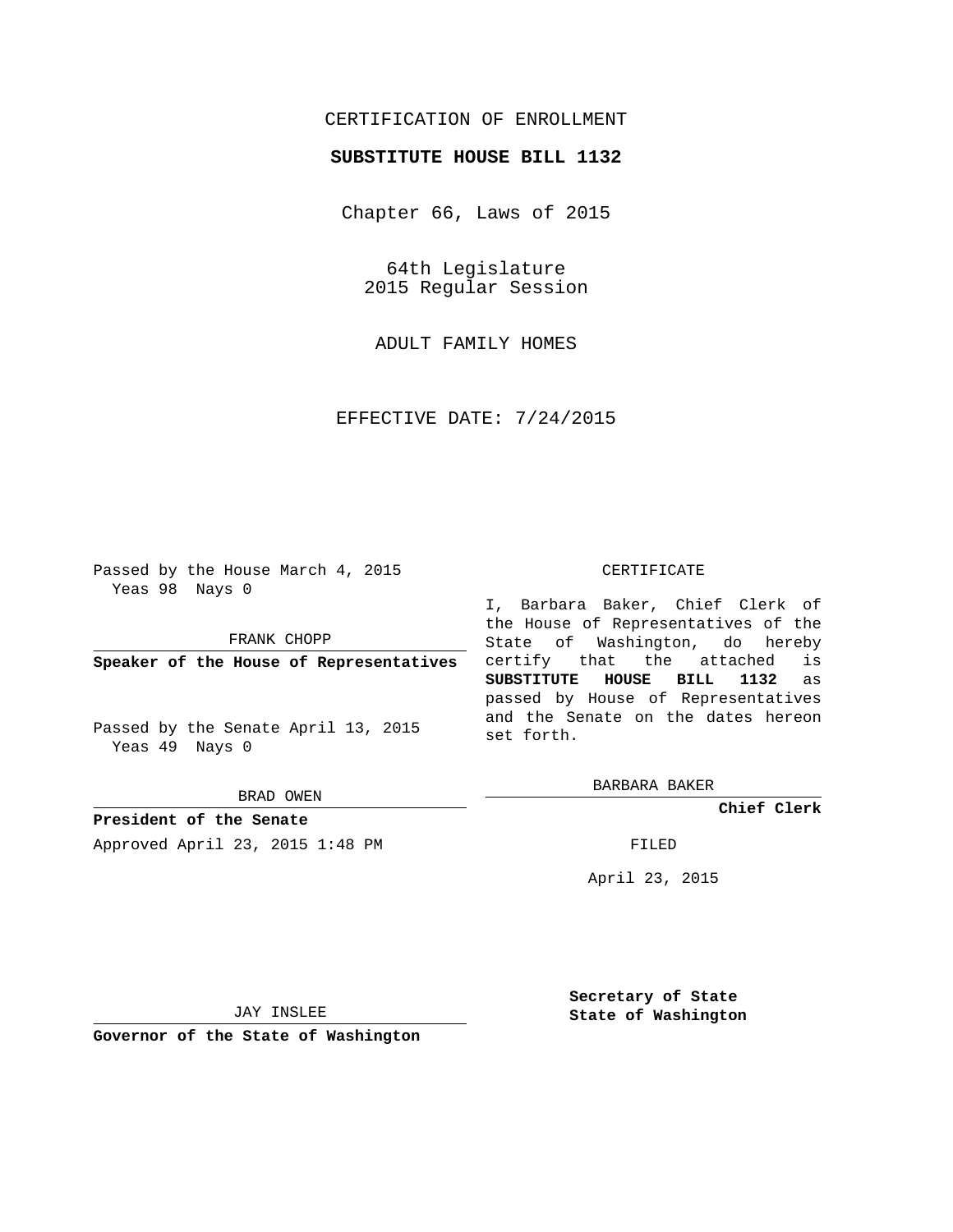## **SUBSTITUTE HOUSE BILL 1132**

Passed Legislature - 2015 Regular Session

**State of Washington 64th Legislature 2015 Regular Session**

**By** House Health Care & Wellness (originally sponsored by Representatives Tharinger, Harris, Wylie, Van De Wege, Johnson, Lytton, Fey, Riccelli, Jinkins, Buys, Cody, Appleton, Ortiz-Self, Hayes, Gregerson, and Short)

READ FIRST TIME 02/17/15.

1 AN ACT Relating to the regulation of adult family homes; and amending RCW 70.128.060 and 70.128.120.2

3 BE IT ENACTED BY THE LEGISLATURE OF THE STATE OF WASHINGTON:

4 **Sec. 1.** RCW 70.128.060 and 2013 c 300 s 2 are each amended to 5 read as follows:

6 (1) An application for license shall be made to the department 7 upon forms provided by it and shall contain such information as the 8 department reasonably requires.

 (2) Subject to the provisions of this section, the department shall issue a license to an adult family home if the department finds that the applicant and the home are in compliance with this chapter and the rules adopted under this chapter. The department may not issue a license if (a) the applicant or a person affiliated with the applicant has prior violations of this chapter relating to the adult family home subject to the application or any other adult family home, or of any other law regulating residential care facilities within the past ten years that resulted in revocation, suspension, or nonrenewal of a license or contract with the department; or (b) the applicant or a person affiliated with the applicant has a history of significant noncompliance with federal, state, or local laws, rules, or regulations relating to the provision of care or services to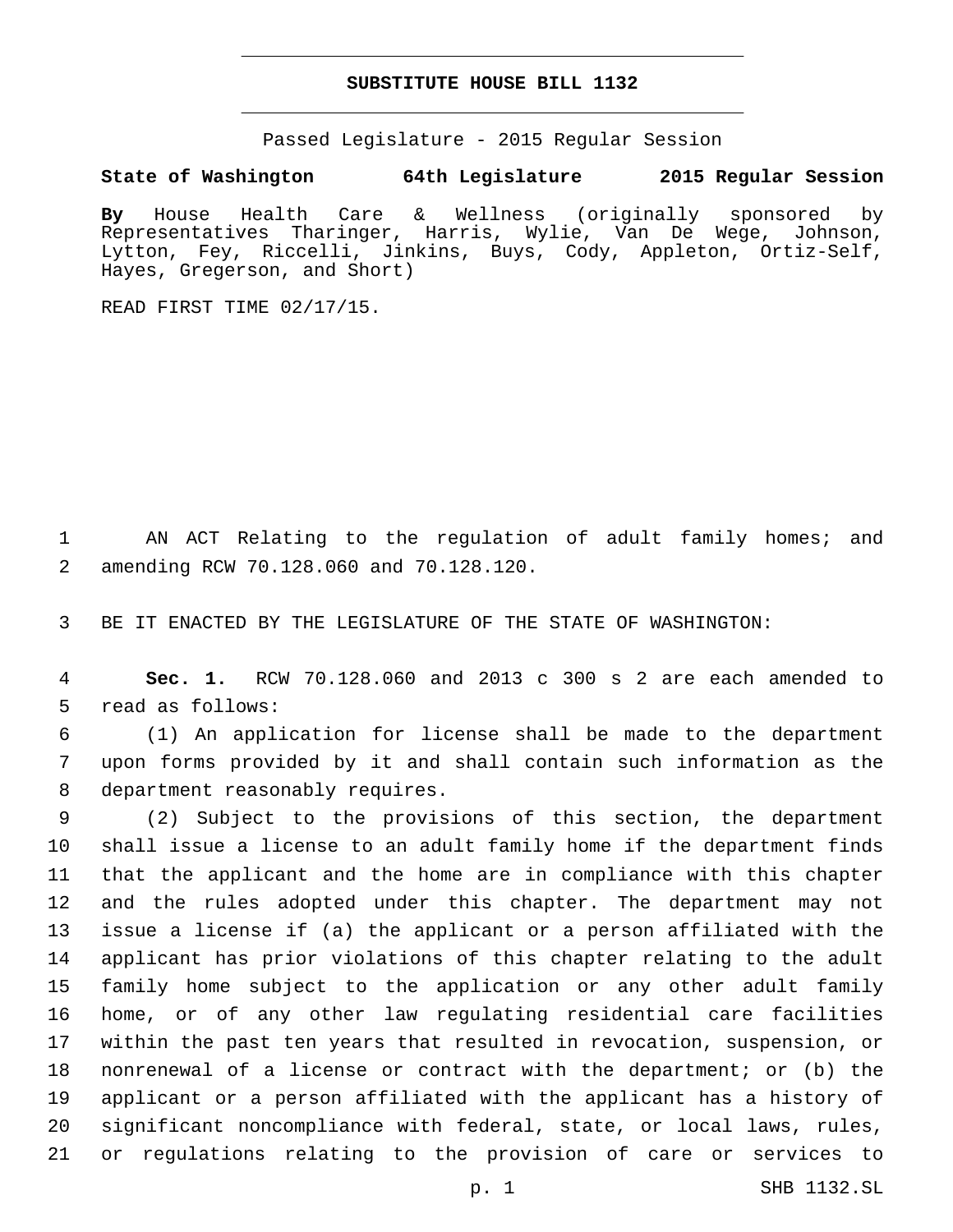vulnerable adults or to children. A person is considered affiliated with an applicant if the person is listed on the license application as a partner, officer, director, resident manager, or majority owner of the applying entity, or is the spouse of the applicant.

(3) The license fee shall be submitted with the application.

 (4) Proof of financial solvency must be submitted when requested 7 by the department.

 (5) The department shall serve upon the applicant a copy of the decision granting or denying an application for a license. An applicant shall have the right to contest denial of his or her application for a license as provided in chapter 34.05 RCW by requesting a hearing in writing within twenty-eight days after 13 receipt of the notice of denial.

 (6) The department shall not issue a license to a provider if the department finds that the provider or spouse of the provider or any partner, officer, director, managerial employee, or majority owner has a history of significant noncompliance with federal or state regulations, rules, or laws in providing care or services to 19 vulnerable adults or to children.

 (7) The department shall license an adult family home for the maximum level of care that the adult family home may provide. The department shall define, in rule, license levels based upon the education, training, and caregiving experience of the licensed 24 provider or staff.

 (8) For adult family homes that serve residents with special needs such as dementia, developmental disabilities, or mental illness, specialty training is required of providers and resident managers consistent with RCW 70.128.230, and also is required for caregivers, with standardized competency testing for caregivers hired after July 28, 2013, as set forth by the department in rule. The department shall examine, with input from experts, providers, consumers, and advocates, whether the existing specialty training courses are adequate for providers, resident managers, and caregivers to meet these residents' special needs, are sufficiently standardized in curricula and instructional techniques, and are accompanied by effective tools to fairly evaluate successful student completion. The department may enhance the existing specialty training requirements by rule, and may update curricula, instructional techniques, and competency testing based upon its review and stakeholder input. In addition, the department shall examine, with input from experts,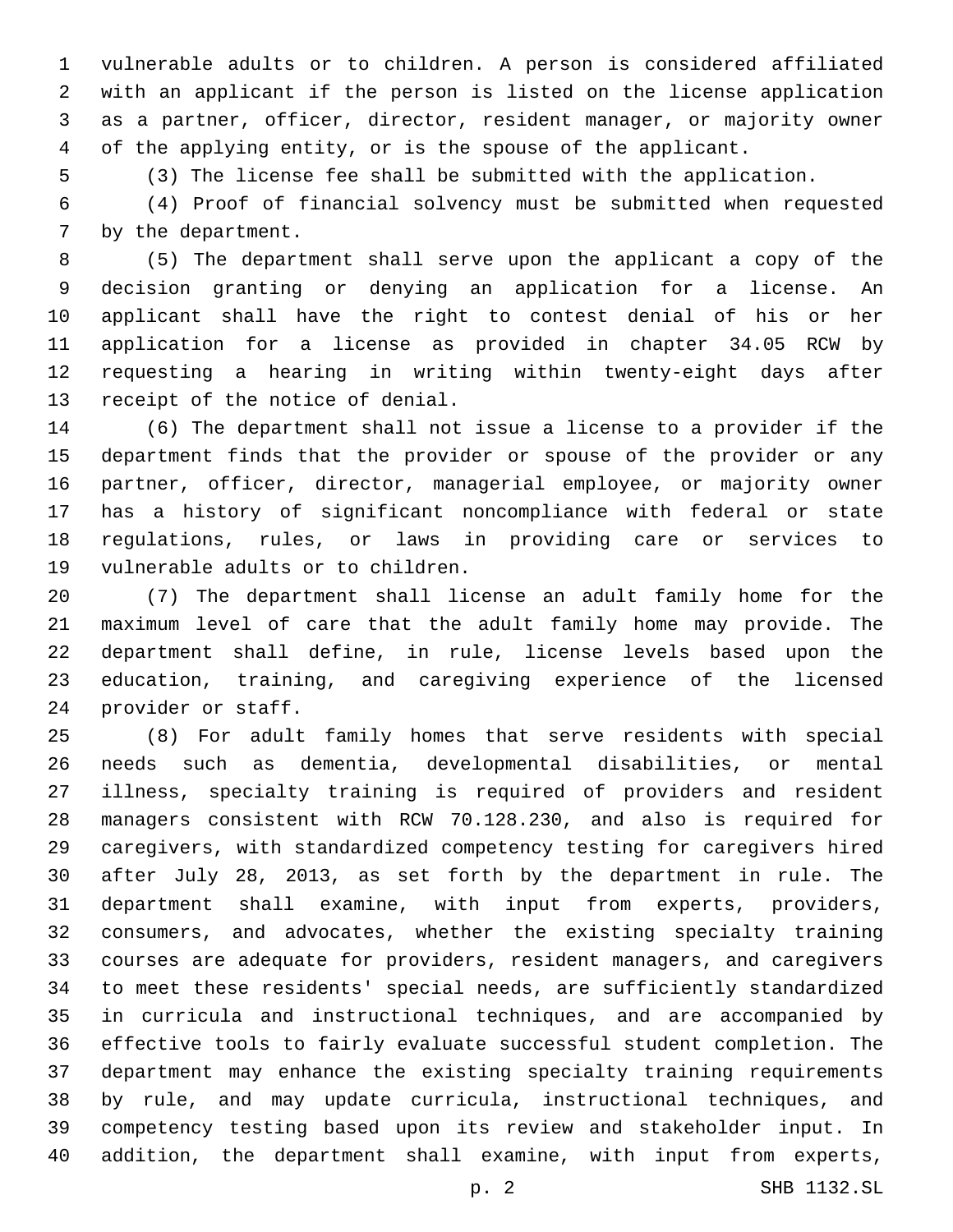providers, consumers, and advocates, whether additional specialty training categories should be created for adult family homes serving residents with other special needs, such as traumatic brain injury, skilled nursing, or bariatric care. The department may establish, by rule, additional specialty training categories and requirements for providers, resident managers, and caregivers, if needed to better 7 serve residents with such special needs.

 (9) The department shall establish, by rule, standards used to license nonresident providers and multiple facility operators.

 (10) The department shall establish, by rule, for multiple facility operators educational standards substantially equivalent to recognized national certification standards for residential care 13 administrators.

 (11)(a)(i) At the time of an application for an adult family home license and upon the annual fee renewal date set by the department, the licensee shall pay a license fee. Beginning July 1, 2011, the per bed license fee and any processing fees, including the initial license fee, must be established in the omnibus appropriations act and any amendment or additions made to that act. The license fees established in the omnibus appropriations act and any amendment or additions made to that act may not exceed the department's annual licensing and oversight activity costs and must include the department's cost of paying providers for the amount of the license 24 fee attributed to medicaid clients.

 (ii) In addition to the fees established in (a)(i) of this subsection, the department shall charge the licensee a nonrefundable 27 fee in the event of a change in ownership of the adult family home. The fee must be established in the omnibus appropriations act and any amendment or additions made to that act.

 (b) The department may authorize a one-time waiver of all or any portion of the licensing, processing, or change of ownership fees required under this subsection (11) in any case in which the department determines that an adult family home is being relicensed because of exceptional circumstances, such as death or incapacity of a provider, and that to require the full payment of the licensing, processing, or change of ownership fees would present a hardship to the applicant.

 (12) A provider who receives notification of the department's initiation of a denial, suspension, nonrenewal, or revocation of an adult family home license may, in lieu of appealing the department's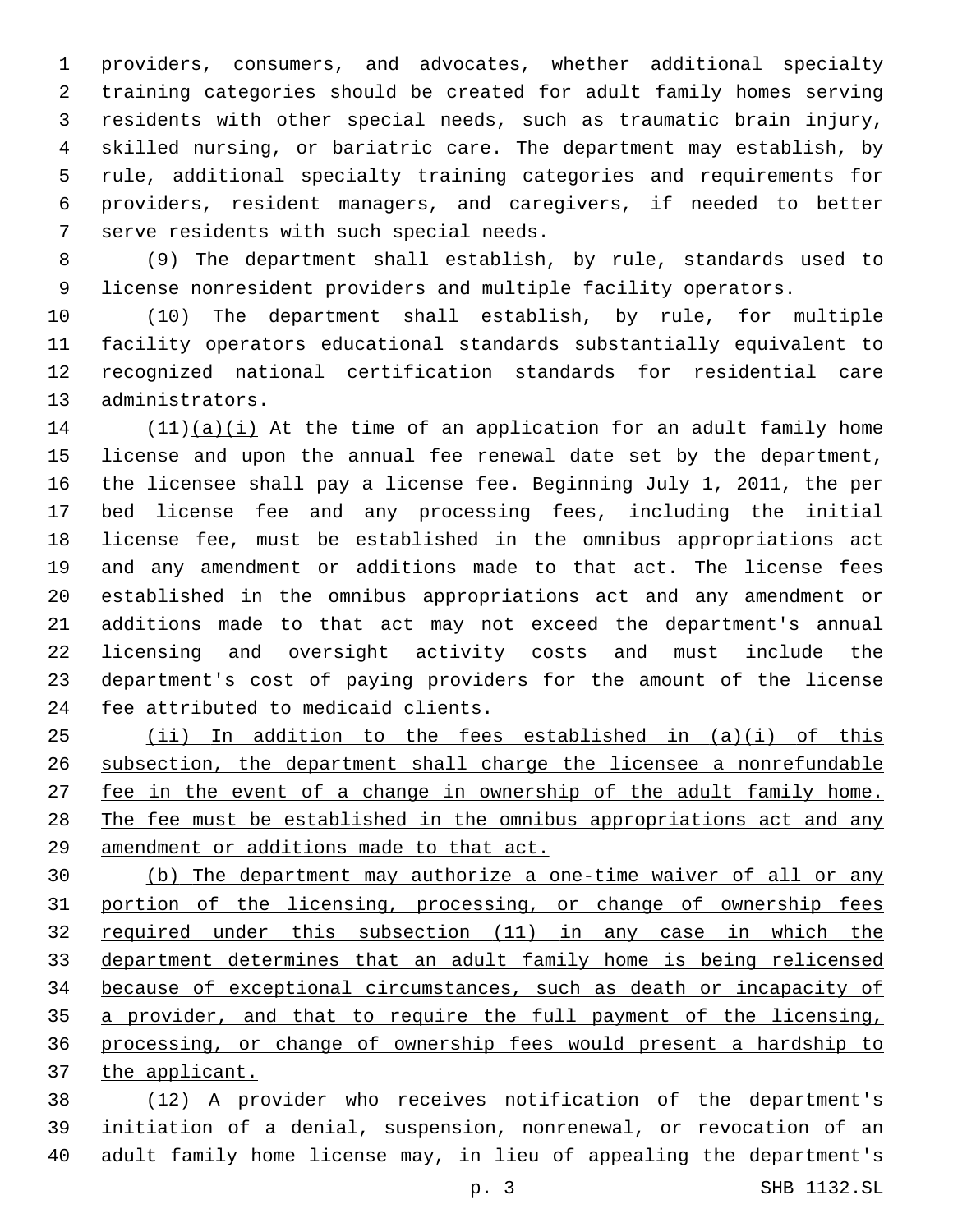action, surrender or relinquish the license. The department shall not issue a new license to or contract with the provider, for the purposes of providing care to vulnerable adults or children, for a period of twenty years following the surrendering or relinquishment of the former license. The licensing record shall indicate that the provider relinquished or surrendered the license, without admitting the violations, after receiving notice of the department's initiation of a denial, suspension, nonrenewal, or revocation of a license.

 (13) The department shall establish, by rule, the circumstances requiring a change in the licensed provider, which include, but are not limited to, a change in ownership or control of the adult family home or provider, a change in the provider's form of legal organization, such as from sole proprietorship to partnership or corporation, and a dissolution or merger of the licensed entity with another legal organization. The new provider is subject to the provisions of this chapter, the rules adopted under this chapter, and other applicable law. In order to ensure that the safety of residents is not compromised by a change in provider, the new provider is responsible for correction of all violations that may exist at the 20 time of the new license.

 **Sec. 2.** RCW 70.128.120 and 2013 c 39 s 21 are each amended to 22 read as follows:

 Each adult family home provider, applicant, and each resident manager shall have the following minimum qualifications, except that only applicants are required to meet the provisions of subsections (10) and (11) of this section:

27 (1) Twenty-one years of age or older;

 (2) For those applying after September 1, 2001, to be licensed as providers, and for resident managers whose employment begins after September 1, 2001, a United States high school diploma or high school equivalency certificate as provided in RCW 28B.50.536 or any English or translated government documentation of the following:

 (a) Successful completion of government-approved public or private school education in a foreign country that includes an annual average of one thousand hours of instruction over twelve years or no 36 less than twelve thousand hours of instruction;

 (b) A foreign college, foreign university, or United States 38 community college two-year diploma;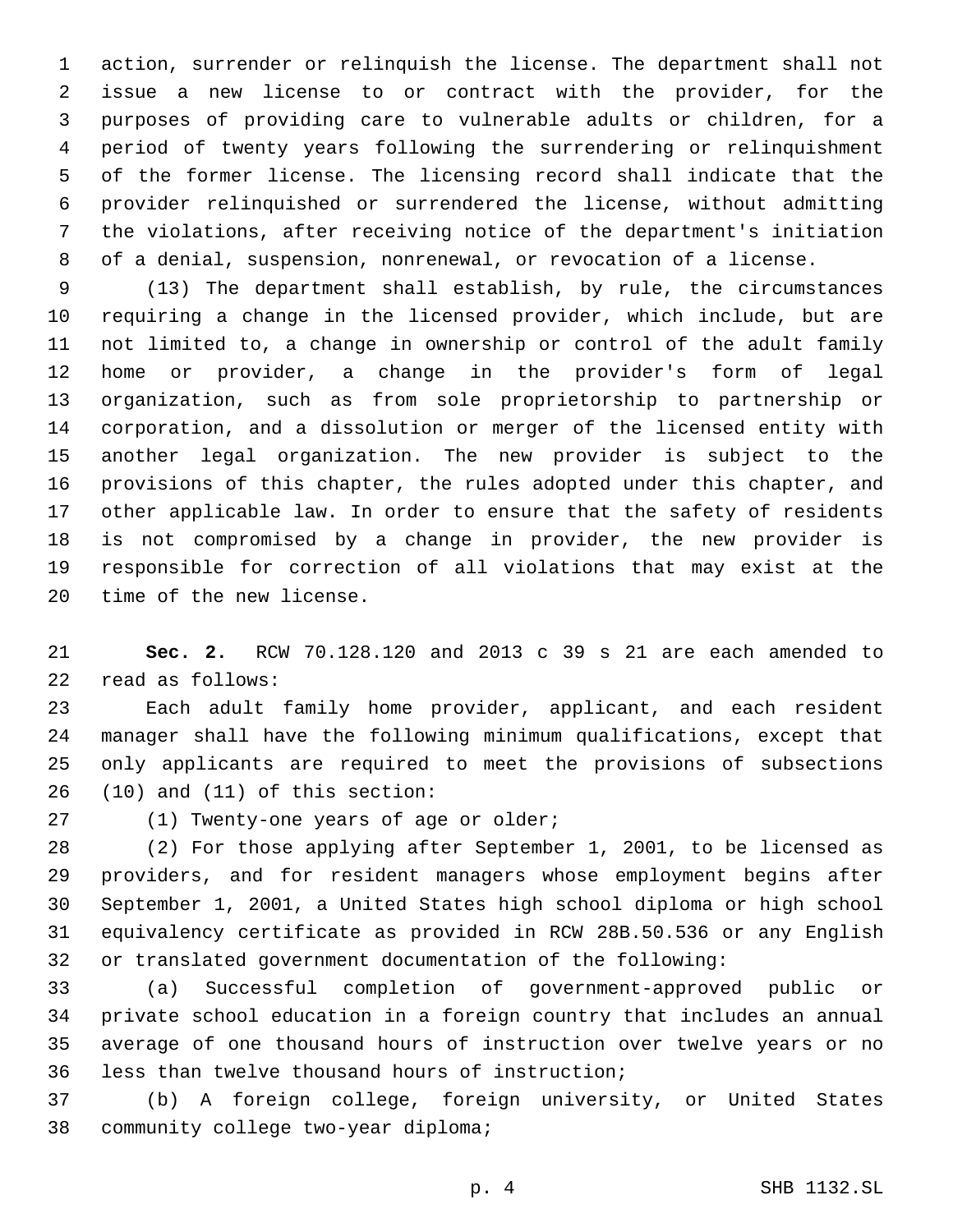(c) Admission to, or completion of coursework at, a foreign university or college for which credit was granted;

 (d) Admission to, or completion of coursework at, a United States college or university for which credits were awarded;

 (e) Admission to, or completion of postgraduate coursework at, a United States college or university for which credits were awarded; 7 or

 (f) Successful passage of the United States board examination for registered nursing, or any professional medical occupation for which 10 college or university education preparation was required;

(3) Good moral and responsible character and reputation;

 (4) Literacy and the ability to communicate in the English 13 language;

 (5) Management and administrative ability to carry out the 15 requirements of this chapter;

 (6) Satisfactory completion of department-approved basic training and continuing education training as required by RCW 74.39A.074, and 18 in rules adopted by the department;

 (7) Satisfactory completion of department-approved, or equivalent, special care training before a provider may provide 21 special care services to a resident;

 (8) Not been convicted of any crime that is disqualifying under RCW 43.43.830 or 43.43.842, or department rules adopted under this chapter, or been found to have abused, neglected, exploited, or abandoned a minor or vulnerable adult as specified in RCW 74.39A.056(2);

 (9) For those applying to be licensed as providers, and for resident managers whose employment begins after August 24, 2011, at least one thousand hours in the previous sixty months of successful, direct caregiving experience obtained after age eighteen to vulnerable adults in a licensed or contracted setting prior to operating or managing an adult family home. The applicant or resident manager must have credible evidence of the successful, direct caregiving experience or, currently hold one of the following professional licenses: Physician licensed under chapter 18.71 RCW; osteopathic physician licensed under chapter 18.57 RCW; osteopathic physician assistant licensed under chapter 18.57A RCW; physician assistant licensed under chapter 18.71A RCW; registered nurse, advanced registered nurse practitioner, or licensed practical nurse 40 licensed under chapter 18.79 RCW;